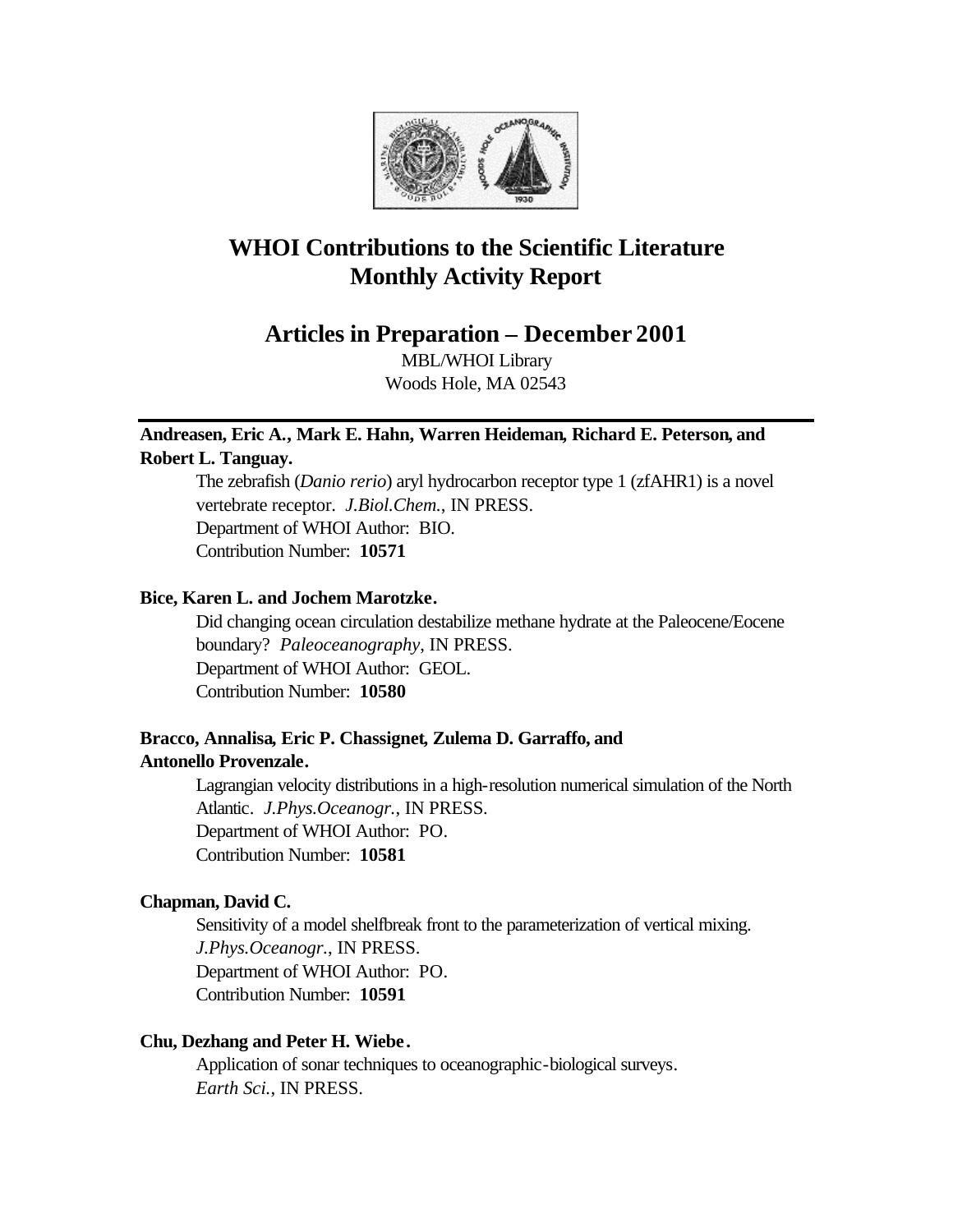Department of WHOI Author: AOPE. and BIO. Contribution Number: **10589**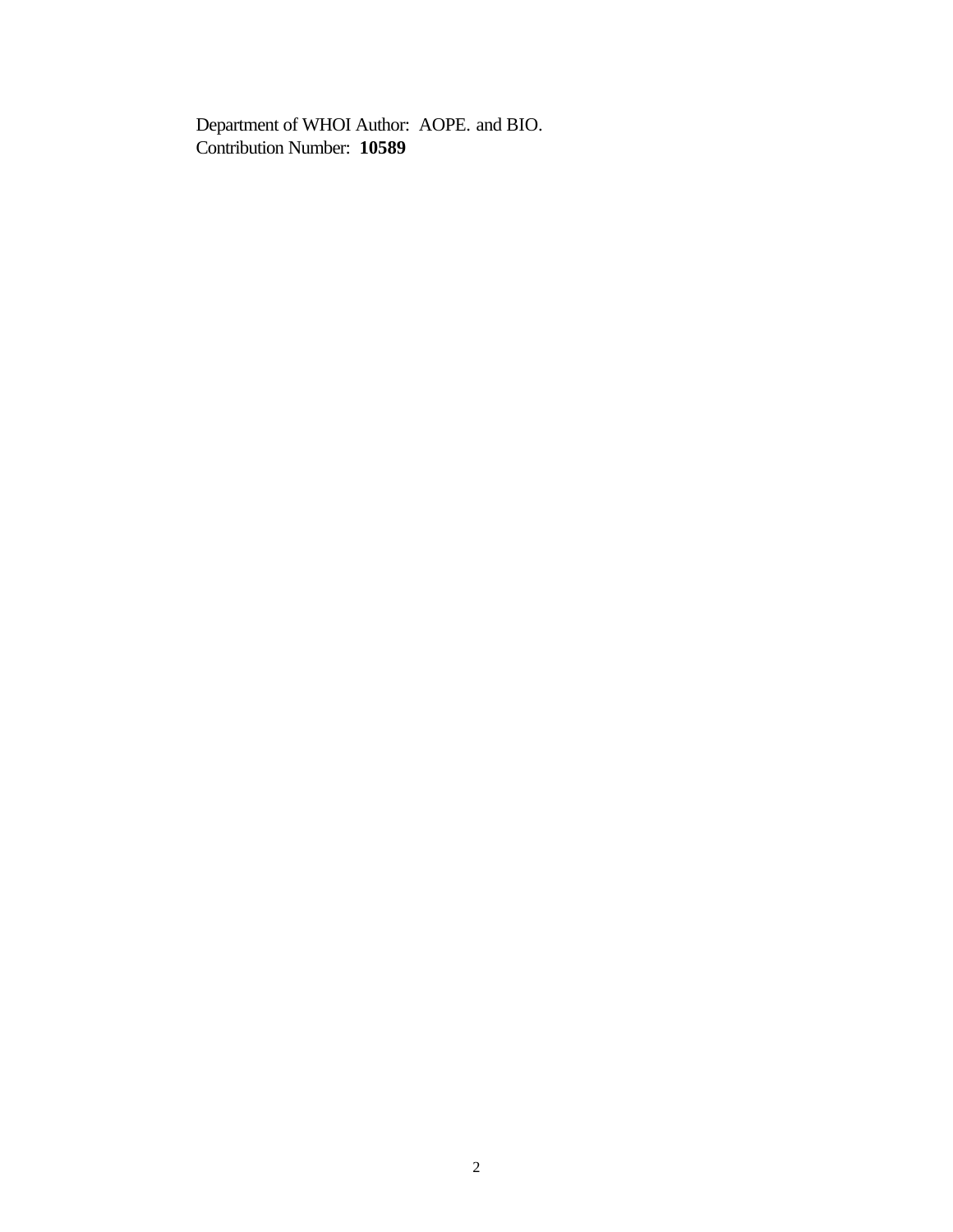#### **Feddersen, Falk and R. T. Guza.**

Observations of nearshore circulation: Alongshore uniformity. *J.Geophys.Res.*, IN PRESS. Department of WHOI Author: AOPE. Contribution Number: **10594**

#### **Hahn, Mark E.**

Aryl hydrocarbon receptors: Diversity and evolution. *Chemico-Biological Interactions*, IN PRESS. Department of WHOI Author: BIO. Contribution Number: **10588**

#### **Humphris, Susan E., Margret Halbach, and Kim Juniper.**

Low temperature alteration: Fluxes and mineralization. In: *Energy and Mass Transfer in Marine Hydrothermal Systems.* Dahlen University Press, Berlin, IN PRESS. Department of WHOI Author: GEOL. Contribution Number: **10593**

#### **Lentz, Steven J. and Karl R. Helfrich.**

Gravity currents along a sloping bottom in a rotating fluid. *J.Fluid Mech.*, IN PRESS. Department of WHOI Author: PO. Contribution Number: **10575**

#### **Licciardi, J. M., P. U. Clark, E. J. Brook, D. Elmore, and P. Sharma.**

Variable responses of western U.S. glaciation since the last glacial maximum. *Nature*, IN PRESS. Department of WHOI Author: MCG. Contribution Number: **10579**

#### **Managi, Shunsuke, James J. Opaluch, Di Jin, and Thomas J. Grigalunas.**

Technological change and depletion in offshore oil and gas. *Am.Econ.Rev.*, IN PRESS. Department of WHOI Author: MPC. Contribution Number: **10583**

### **McElroy, Marguerite K., James B. Edson, Wade R. McGillis, Thomas Austin, and Michael J. Purcell.**

System architecture and operational issues of ocean observatories as exemplified by the Martha's Vineyard Coastal Observatory. In: *Underwater Intervention 2002*, IN PRESS.

Department of WHOI Author: AOPE.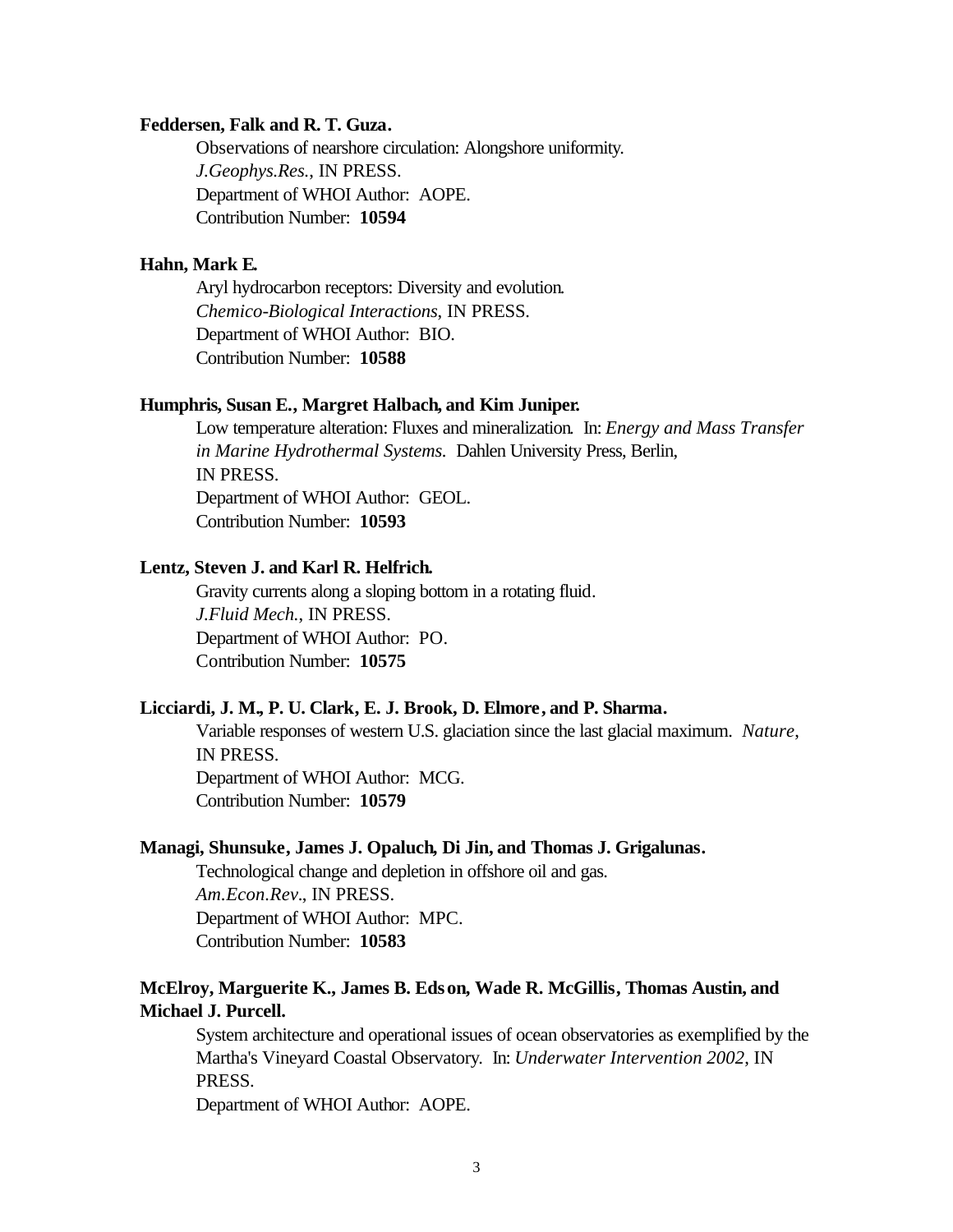Contribution Number: **10590**